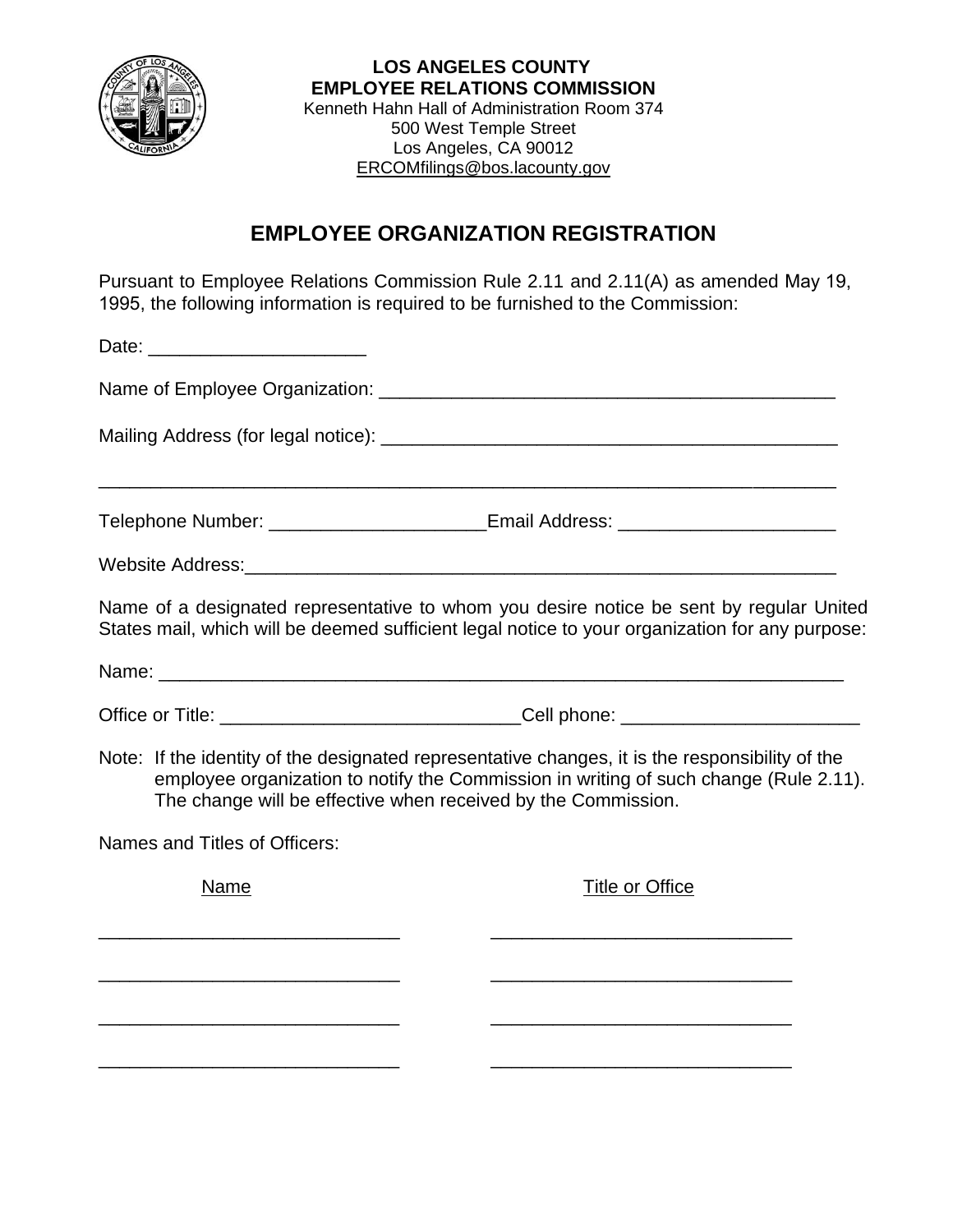Names of representatives authorized to speak on behalf of organization's members (only if different from above):

|     | <b>Name</b>                                                                                                            | <b>Title or Office</b>                                                                                                                                                                     |
|-----|------------------------------------------------------------------------------------------------------------------------|--------------------------------------------------------------------------------------------------------------------------------------------------------------------------------------------|
|     | If more space is required to complete this information, please use additional pages.<br><b>DOES THIS ORGANIZATION:</b> |                                                                                                                                                                                            |
| (A) | <b>Angeles County?</b><br>Not Applicable                                                                               | Include County employees who have designated the organization to represent them,<br>as their certified majority representative, in their employment relations with Los<br>Yes<br><b>No</b> |
| (B) | disability, and/or national origin?                                                                                    | Have any restrictions on membership based on race, color, creed, sex, religion,<br>Yes<br><b>No</b>                                                                                        |
|     | International organization, give name and address:                                                                     | If this organization is a chapter or local or is affiliated with a regional, state, national or                                                                                            |
|     |                                                                                                                        |                                                                                                                                                                                            |
|     |                                                                                                                        |                                                                                                                                                                                            |
|     | will verify that:                                                                                                      | Please furnish a copy of your organization's constitution and bylaws* (including regional,<br>state, national or international constitution where available) or any other documents which  |

- (1) One of the primary purposes of your organization is to represent employees in their employee relations with the County; and
- (2) There is no discrimination (i.e., no restriction on membership based on race, color, creed, sex, religion, disability, and/or national origin).

\*Unless there have been changes or amendments to your organization's constitution or bylaws, it is not necessary to submit this material with future declarations.